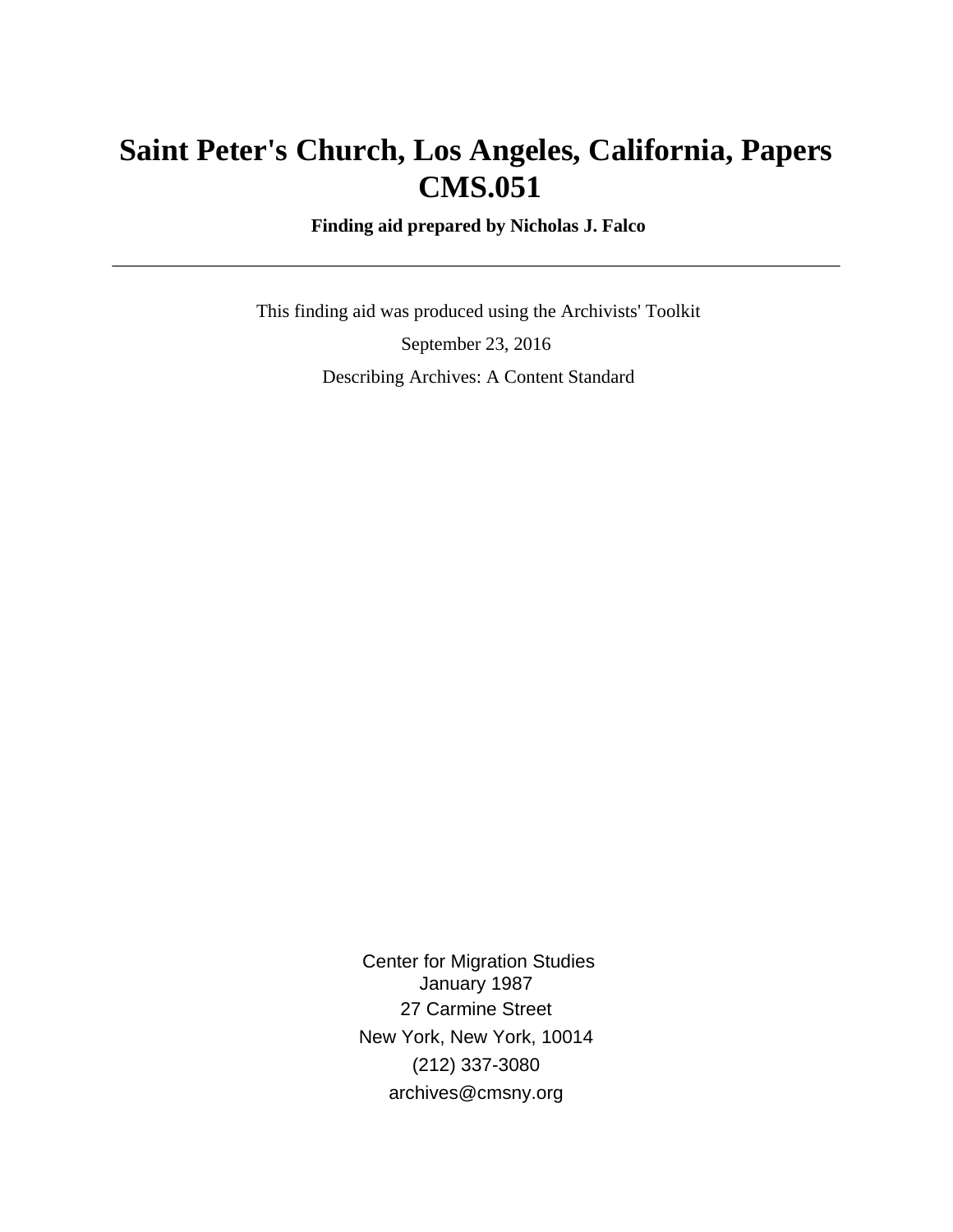# **Table of Contents**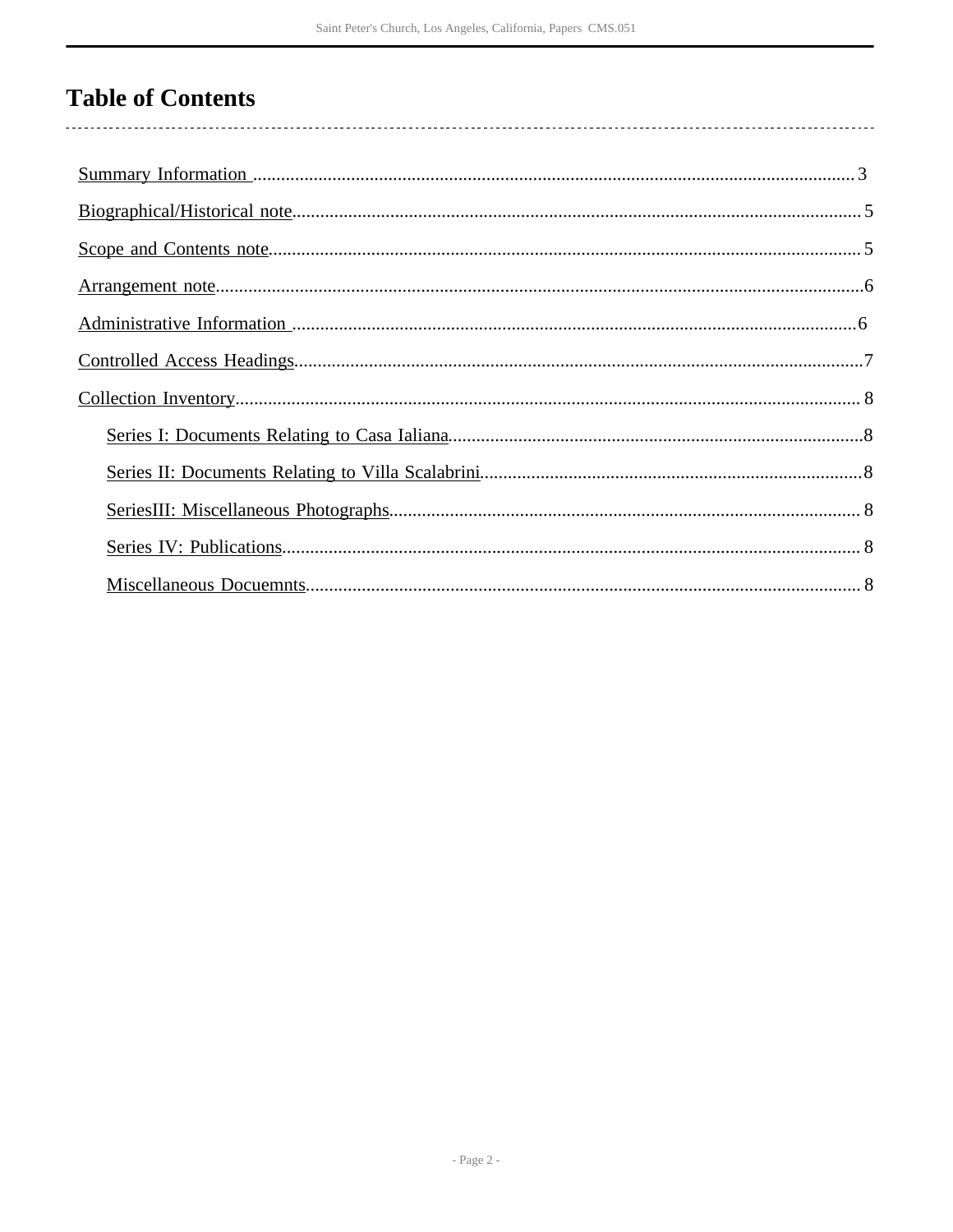# <span id="page-2-0"></span>**Summary Information**

........................

| <b>Repository</b>                                                           | <b>Center for Migration Studies</b>                                                                                                                                                                                                                                                                                                                                                                                                                                                                                                                     |  |  |  |
|-----------------------------------------------------------------------------|---------------------------------------------------------------------------------------------------------------------------------------------------------------------------------------------------------------------------------------------------------------------------------------------------------------------------------------------------------------------------------------------------------------------------------------------------------------------------------------------------------------------------------------------------------|--|--|--|
| <b>Title</b>                                                                | Church of Saint Peter, Los Angeles, California, Records                                                                                                                                                                                                                                                                                                                                                                                                                                                                                                 |  |  |  |
| Date [bulk]                                                                 | Bulk, 1965-1977                                                                                                                                                                                                                                                                                                                                                                                                                                                                                                                                         |  |  |  |
| Date [inclusive]                                                            | 1947-1982                                                                                                                                                                                                                                                                                                                                                                                                                                                                                                                                               |  |  |  |
| <b>Extent</b>                                                               | 1.0 Linear feet 1 document box; 1 half-size document box                                                                                                                                                                                                                                                                                                                                                                                                                                                                                                |  |  |  |
| <b>Location note</b>                                                        | CMS.051 is housed at the Provincial House of the Saint Charles Province<br>of the Society of Saint Charles-Scalabrinians, 27 Carmine Street, New<br>York, NY 10014.                                                                                                                                                                                                                                                                                                                                                                                     |  |  |  |
| Language                                                                    | English                                                                                                                                                                                                                                                                                                                                                                                                                                                                                                                                                 |  |  |  |
| Language of Materials note CMS.051 is mostly in English, with some Italian. |                                                                                                                                                                                                                                                                                                                                                                                                                                                                                                                                                         |  |  |  |
| <b>Abstract</b>                                                             | CMS.051 documents, through office files, photographs, and published<br>ephemera, activites at Saint Peter's, a Roman Catholic parish in Los<br>Angeles, California, that since 1961 has been staffed by the Society of<br>Siant Charles-Scalabrinians, an order of male religious organized in 1887<br>to minister to migrants in transit and in their new homes. The collection<br>focuses on one pastor, Father Louuis Donanzan, and his work establishing<br>Casa Italiana, a sociocultural center, and Villa Scalabrini, a home for the<br>elderly. |  |  |  |

**Preferred Citation note**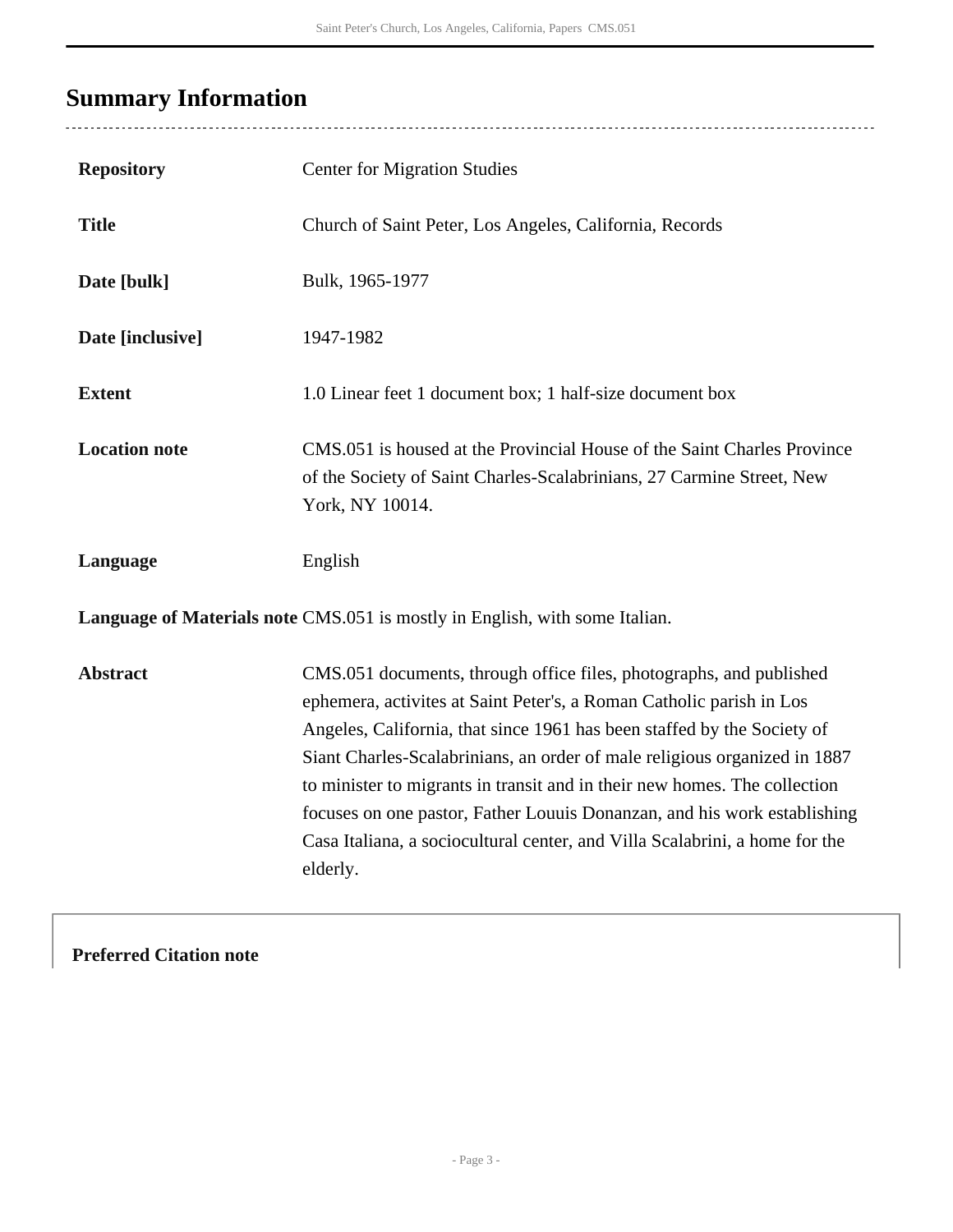Center for Migration Studies of New York; Saint Peter's Church, Los Angeles, California (051); Box; Folder.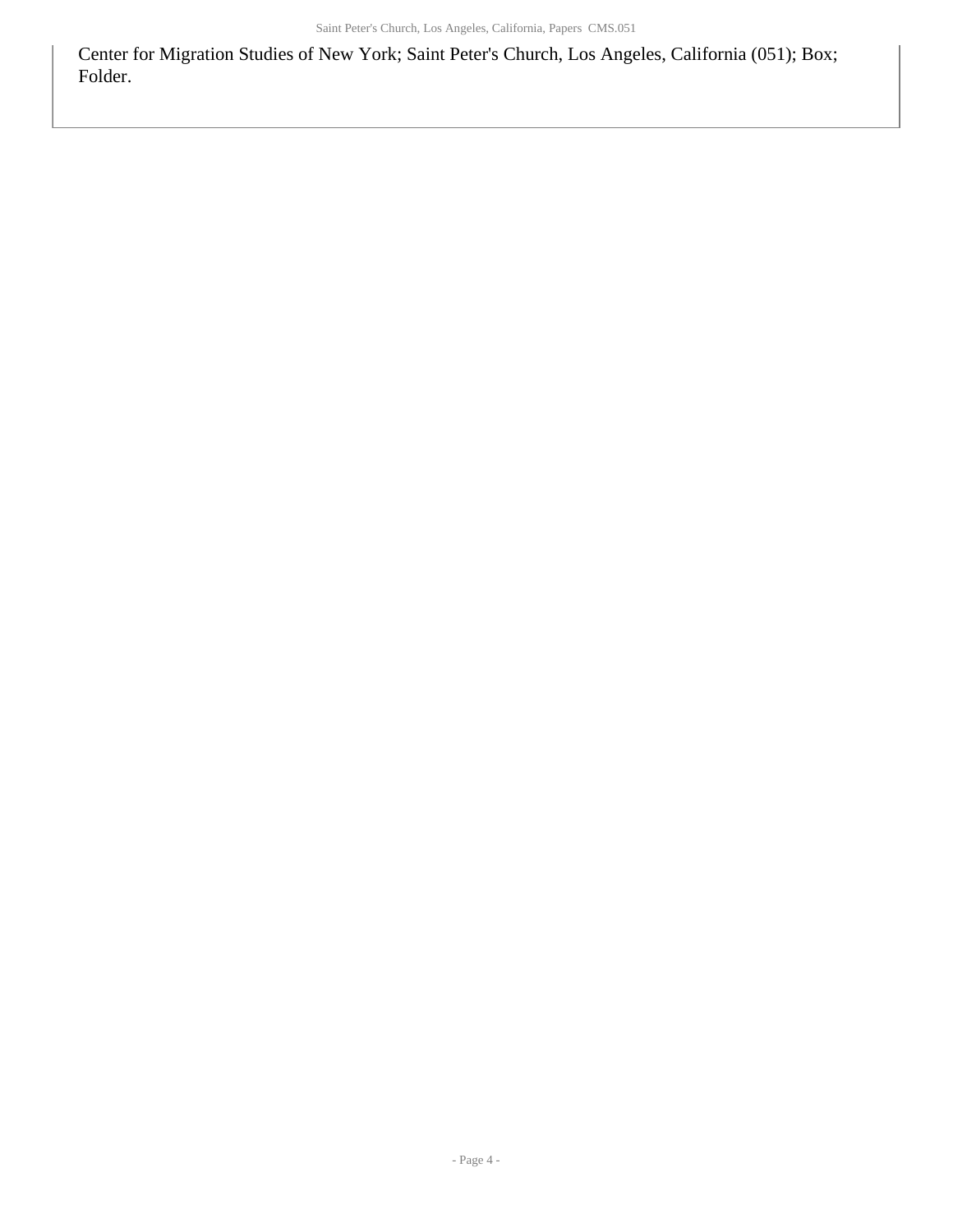## <span id="page-4-0"></span>**Biographical/Historical note**

Thomas James Contaty, Bishop of the Diocese of Monterey-Los Angeles, authorized the creation of Saint Peter in 1904 as an Italian national Catholic Church; the word "national" indicated Saint Peter's was not the usual parish, charged with the care of Catholics living in a particular geographic area; instead the "borders" were linguistic, and Saint Peter's cared for Catholics who needed to speak Italian. The congregation started meeting in a chapel on North Spring Street, then moved into what had been a memorial chapel on North Broadway. Saint Peter's was in the process of constructing its present building, also on North Broadway, when its old chapel burned down; the present building was completed in 1947.

For the first thirty-nine years a series of Italian-speaking diocesan priests served Saint Peter's In 1943, a young Claretian priest, Father Michael Cecere, became pastor, providing some much needed stability in leadership; it is no accident that Saint Peter's present church went up at that time. This was also the period in which Saint Peter's became a territorial parish, its staff ministering to Catholics living within certain geographic boundaries as well as to Italian speakers regardless of residence. In 1961,the Society of Saint Charles-Scalabrinians, a congregation of male religious founded in 1887 to minister to migrants in transit and in their new homes, began staffing the parish. As the Scalabrinians had commenced their migrant ministery among Italian immigrants, the Italian congregation at Saint Peter's was a suitable venue for their work. Under Father Luigi Donanzan, Saint Peter's dedicated its Casa Italiana socio-cultural center (February 13, 1972) and its Villa Scalabrini home for the elderly (April 22, 1979). Fr. Luigi also involved Saint Peter's in local Italian events such as the Columbus Day banquet, and added to Saint Peter's calendar celebrations of the feastdays of saints popular among the Italians who lived in the area.

## <span id="page-4-1"></span>**Scope and Contents note**

CMS.051 documents activities at Saint Peter's, a Roman Catholic parish in Los Angeles, California, originally founded as an Italian national parish, that is, with a mandate to minister to Italian Catholics regardless of where they lived.

Although Saint Peter's was founded in 1904, the collection is densest after 1961, when Italian-speaking priests from the Society of Saint Charles-Scalabrinians came to staff it. The Scalabrinians were founded in 1887 to minister to migrants in transit and in theirnew homes. Having been founded in Italy, the organization focused on the care of Italian immigrants. The first Scalabrinian pastor at Saint Peter's, Joseph Chiminello, was near the end of his career. The second, Luigi Donanzan, was younger and more full of ideas and of energy. Even more than documenting the Scalabarinians' impact on Saint Peter's, CMS.051 documents Father Luigi Donanzan's influence on Saint Peter's.

The collection is fragmentary. The Series of documents related to the Casa Italiana and to the Villa Scalabrini consist of promotional materials, news clippings, programs and photografphs. The Series of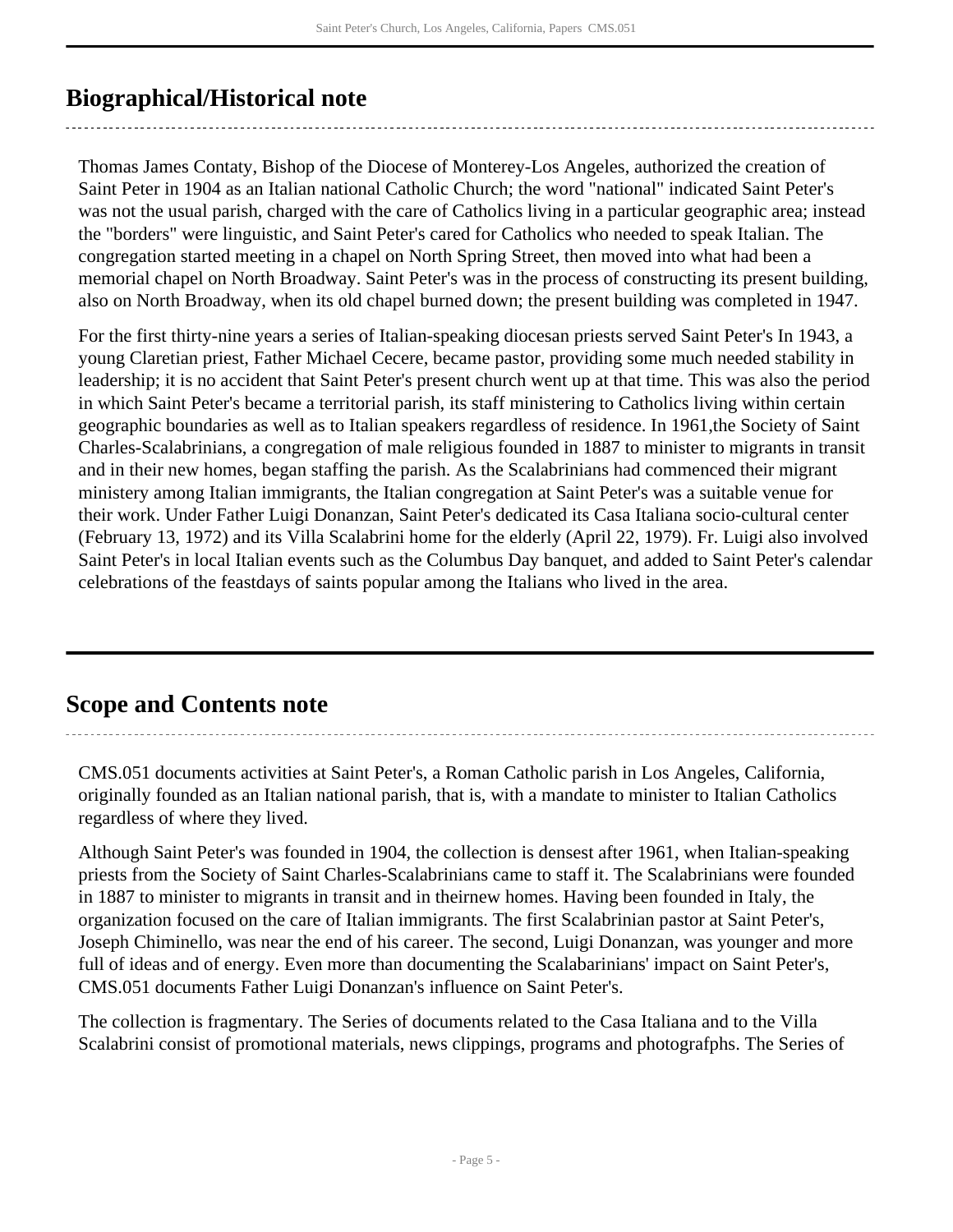Photographs divides into three sub-series: eight depicting Father Mario Trecco and his connection with "L'italo-Americano, an Italian-lanugage newspaper serving Southern California; twenty photographs from Father Luigi Donanzan's tenure at Saint Peter's; and a folder of negatives that could not be identified. The Sesries on Publications contains one 1947 history, one 1982 appreciation of Father Luigi Donanzan on his brithday, one book on the Italian Amvericans of Los Angeles published in 1979 in conjunction with the dedication of Villa Scalabrini, and newspapes and a history book from the Italian Catholic Federation, an organization with which Luigi Donanzan was associated. The Series of Miscellaneous documents containts material Father Luigi received from his brother Caesar, also a Scalabrinian father.

### <span id="page-5-0"></span>**Arrangement note**

CMS.051 is arranged in five Series:

I. Documents Relating to Casa Italiana II. Documents Relating to Villa Scalabrini III. Miscellaneous Photographs IV. Publications V. Miscellaneous Documents

### <span id="page-5-1"></span>**Administrative Information**

#### **Publication Information**

Center for Migration Studies January 1987

#### **Conditions Governing Access note**

Open to researchers by appointment.

#### **Conditions Governing Use note**

Copyright is owned by the Center for Migration Studies. Permission to publish materials must be requested before use.

#### **Immediate Source of Acquisition note**

CMS.051 came to the Center for Migration Studies from Saint Peter's, Los Angeles, California.

#### **Processing Information note**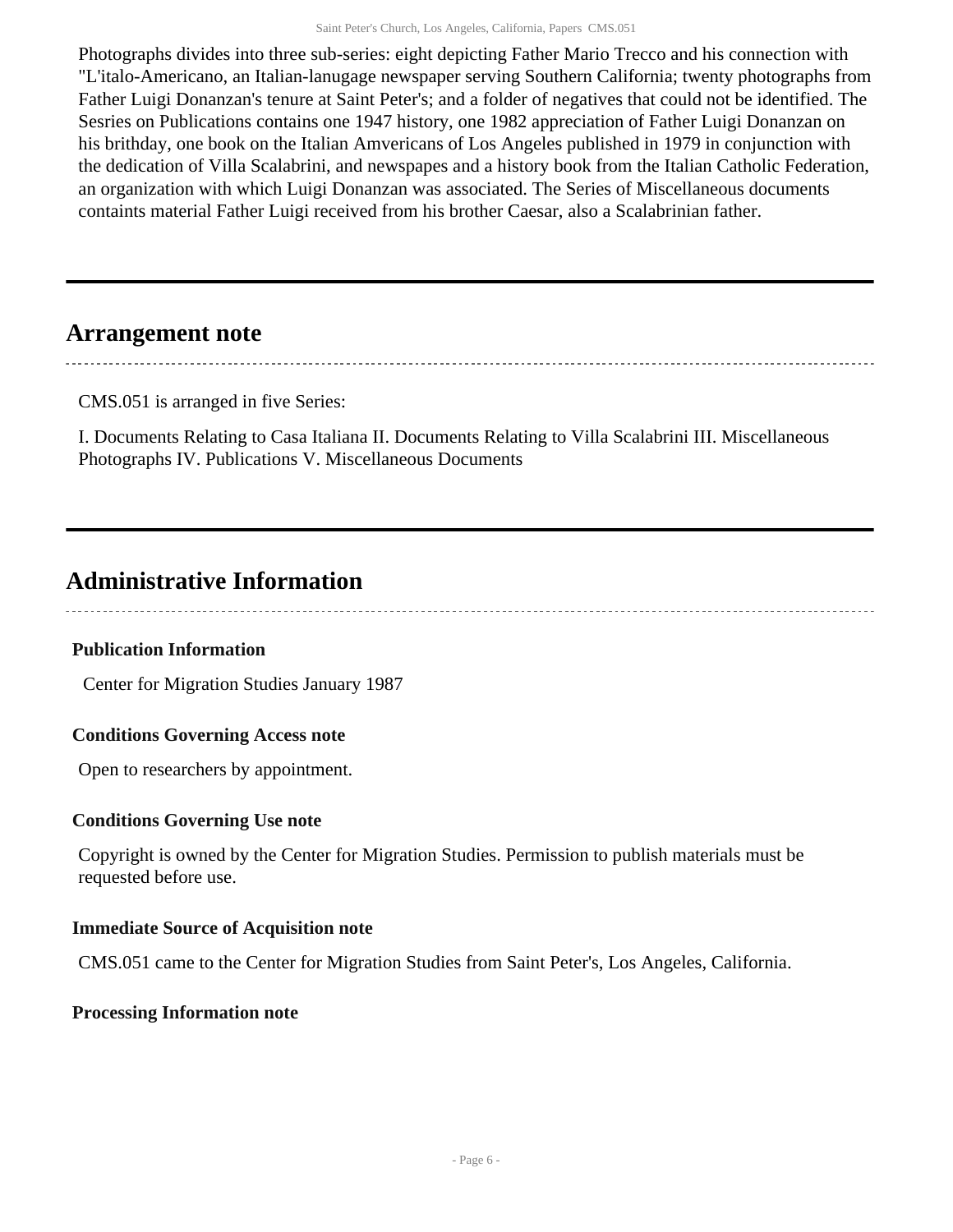In 2016, this collection was entered into the Archivists' Toolkit in compliance with DACS. (The original finding aid is available in print upon request). Folder titles in the container list online may vary from the the physical folder titles.

## <span id="page-6-0"></span>**Controlled Access Headings**

#### **Genre(s)**

• Photographs

#### **Geographic Name(s)**

• Los Angeles (Calif.)

#### **Subject(s)**

- Church work with immigrants |z Catholic Church
- Italian Americans |z California |z Los Angeles